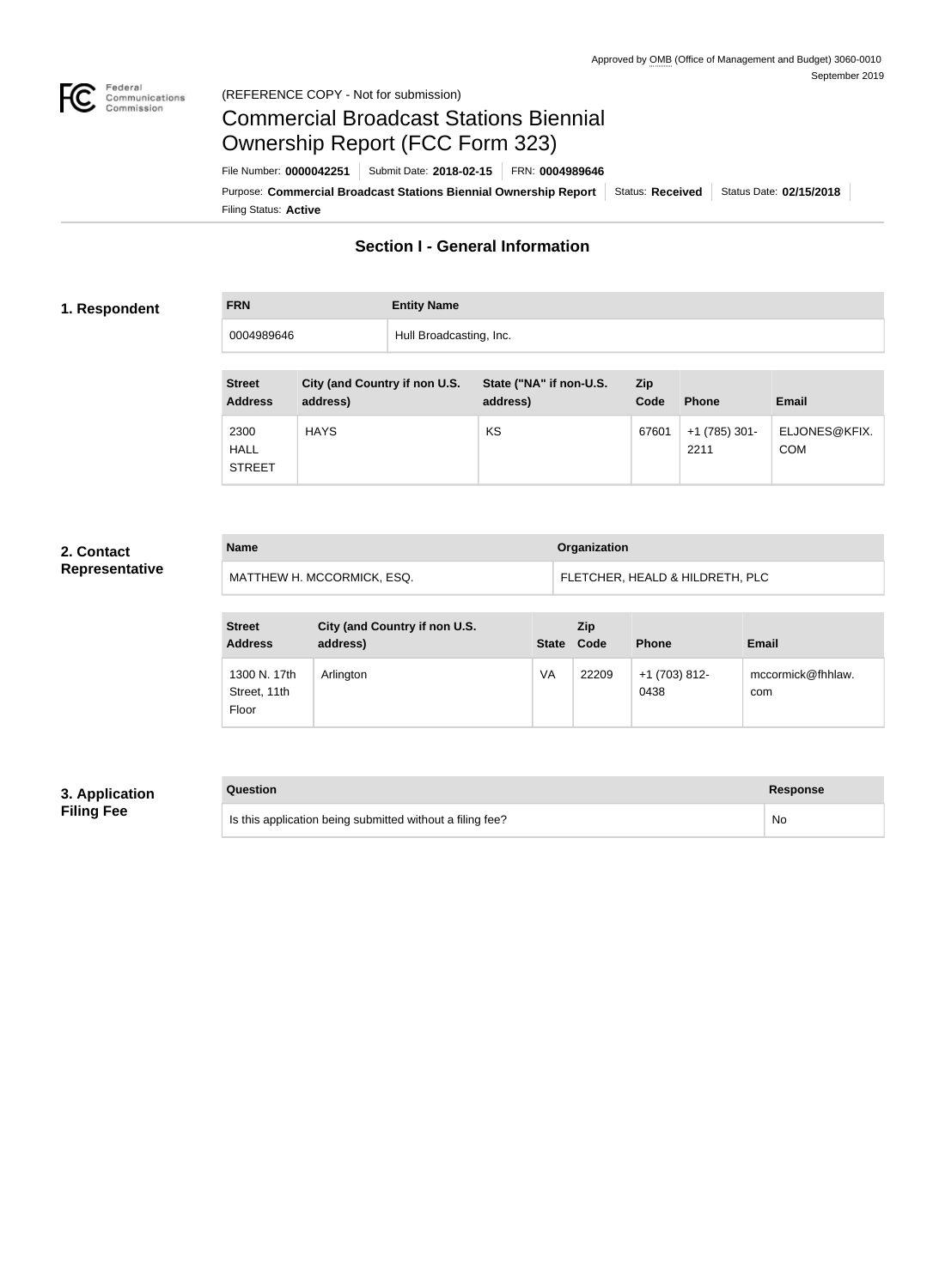| <b>Fees</b> | <b>Application Type</b> | <b>Form Number</b> | <b>Fee Code</b> | Quantity        | <b>Fee Amount</b> | <b>Subtotal</b> |
|-------------|-------------------------|--------------------|-----------------|-----------------|-------------------|-----------------|
|             | Biennial                | Form 323           | <b>MAR</b>      | $\sqrt{2}$<br>∼ | 85                | \$140.00        |
|             |                         |                    |                 |                 | Total             | \$140.00        |

## **4. Nature of Respondent**

| (a) Provide the following information about the Respondent: |                        |  |
|-------------------------------------------------------------|------------------------|--|
| <b>Relationship to stations/permits</b>                     | Licensee               |  |
| <b>Nature of Respondent</b>                                 | For-profit corporation |  |

**(b) Provide the following information about this report:**

| <b>Purpose</b> | Biennial                                                                                                                                                                               |
|----------------|----------------------------------------------------------------------------------------------------------------------------------------------------------------------------------------|
| "As of" date   | 10/01/2017                                                                                                                                                                             |
|                | When filing a biennial ownership report or validating<br>and resubmitting a prior biennial ownership report, this<br>date must be Oct. 1 of the year in which this report is<br>filed. |

#### **5. Licensee(s) and Station(s)**

#### **Respondent is filing this report to cover the following Licensee(s) and station(s):**

| <b>Licensee/Permittee Name</b> | <b>FRN</b> |
|--------------------------------|------------|
| Hull Broadcasting, Inc.        | 0004989646 |

| Fac. ID No. | <b>Call Sign</b> | <b>City</b>       | <b>State</b> | <b>Service</b> |
|-------------|------------------|-------------------|--------------|----------------|
| 77331       | <b>KFIX</b>      | <b>PLAINVILLE</b> | KS           | FM             |
| 82841       | <b>KBGL</b>      | LARNED            | KS           | FM             |

# **Section II – Biennial Ownership Information**

**1. 47 C.F.R. Section 73.3613 and Other Documents**

Licensee Respondents that hold authorizations for one or more full power television, AM, and/or FM stations should list all contracts and other instruments set forth in 47 C.F.R. Section 73.3613(a) through (c) for the facility or facilities listed on this report. In addition, attributable Local Marketing Agreements (LMAs) and attributable Joint Sales Agreements (JSAs) must be disclosed by the licensee of the brokering station on its ownership report. If the agreement is an attributable LMA, an attributable JSA, or a network affiliation agreement, check the appropriate box. Otherwise, select "Other." Non-Licensee Respondents, as well as Licensee Respondents that only hold authorizations for Class A television and/or low power television stations, should select "Not Applicable" in response to this question.

| Document Information                            |                                                    |  |  |  |
|-------------------------------------------------|----------------------------------------------------|--|--|--|
| Description of contract or instrument           | ARTICLES OF INCORPORATION                          |  |  |  |
| Parties to contract or instrument               | STATE OF KANSAS                                    |  |  |  |
| Date of execution                               | 07/2000                                            |  |  |  |
| Date of expiration                              | No expiration date                                 |  |  |  |
| <b>Agreement type</b><br>(check all that apply) | Other<br>Agreement Type: ARTICLES OF INCORPORATION |  |  |  |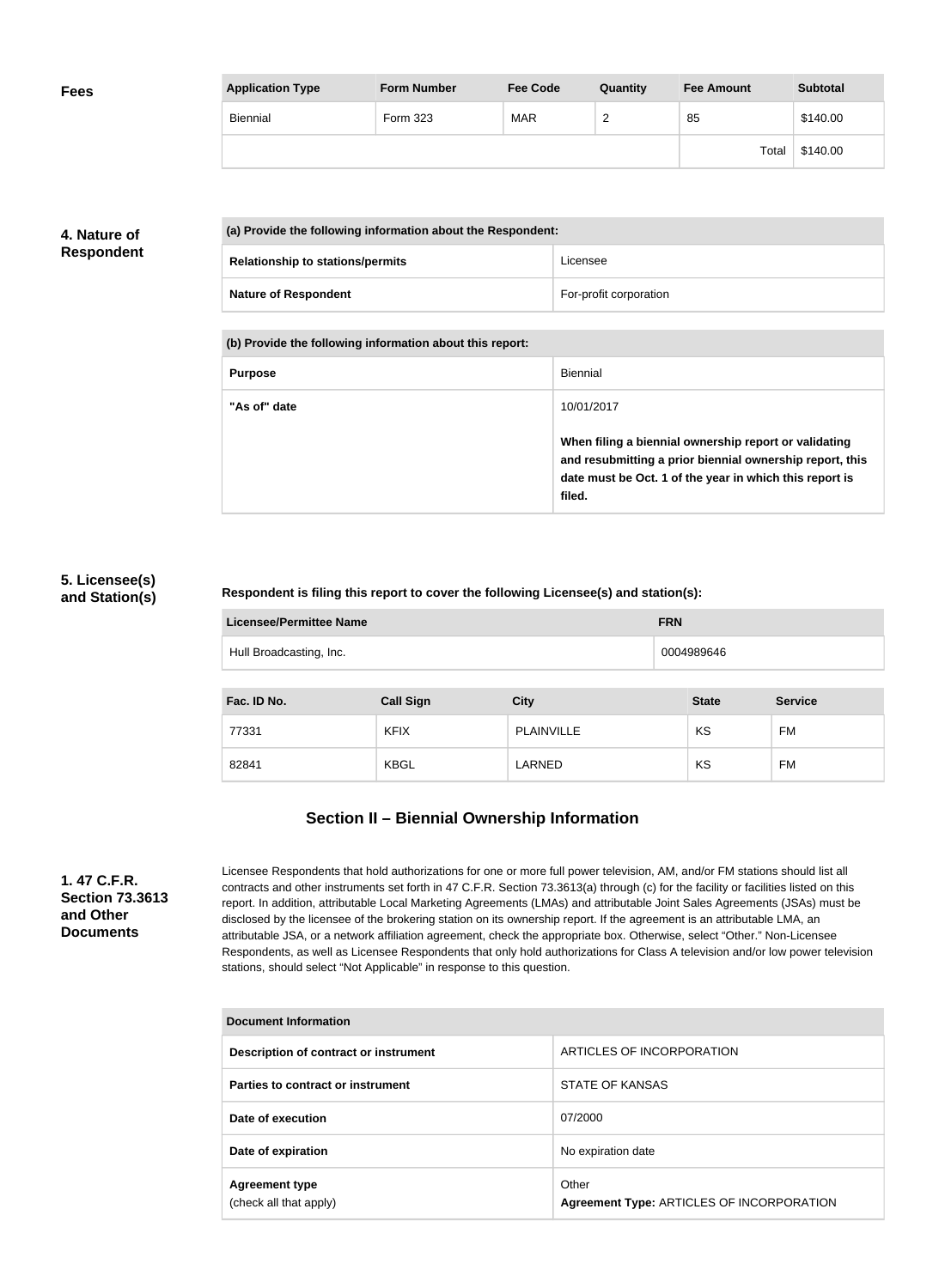**(a)** Ownership Interests. This Question requires Respondents to enter detailed information about ownership interests by generating a series of subforms. Answer each question on each subform. The first subform listing should be for the Respondent itself. If the Respondent is not a natural person, also list each of the officers, directors, stockholders, non-insulated partners, non-insulated members, and any other persons or entities with a direct attributable interest in the Respondent pursuant to the standards set forth in 47 C.F.R. Section 73.3555. (A "direct" interest is one that is not held through any intervening companies or entities.) List each interest holder with a direct attributable interest in the Respondent separately.

Leave the percentage of total assets (Equity Debt Plus) field blank for an interest holder unless that interest holder has an attributable interest in the Respondent solely on the basis of the Commission's Equity Debt Plus attribution standard, 47 C.F.R. Section 73.3555, Note 2(i).

In the case of vertical or indirect ownership structures, list only those interests in the Respondent that also represent an attributable interest in the Licensee(s) for which the report is being submitted.

Entities that are part of an organizational structure that includes holding companies or other forms of indirect ownership must file separate ownership reports. In such a structure do not report, or file a separate report for, any interest holder that does not have an attributable interest in the Licensee(s) for which the report is being submitted.

Please see the Instructions for further detail concerning interests that must be reported in response to this question.

The Respondent must provide an FCC Registration Number for each interest holder reported in response to this question. Please see the Instructions for detailed information and guidance concerning this requirement.

| <b>FRN</b>                                                                                                                       | 0004989646                                              |                      |                            |  |
|----------------------------------------------------------------------------------------------------------------------------------|---------------------------------------------------------|----------------------|----------------------------|--|
| <b>Entity Name</b>                                                                                                               | Hull Broadcasting, Inc.                                 |                      |                            |  |
| <b>Address</b>                                                                                                                   | PO Box                                                  |                      |                            |  |
|                                                                                                                                  | <b>Street 1</b>                                         | 2300 HALL STREET     |                            |  |
|                                                                                                                                  | <b>Street 2</b>                                         |                      |                            |  |
|                                                                                                                                  | <b>City</b>                                             | <b>HAYS</b>          |                            |  |
|                                                                                                                                  | State ("NA" if non-U.S.<br>address)                     | KS                   |                            |  |
|                                                                                                                                  | <b>Zip/Postal Code</b>                                  | 67601                |                            |  |
|                                                                                                                                  | Country (if non-U.S.<br>address)                        | <b>United States</b> |                            |  |
| <b>Listing Type</b>                                                                                                              | Respondent                                              |                      |                            |  |
| <b>Positional Interests</b><br>(check all that apply)                                                                            | Respondent                                              |                      |                            |  |
| <b>Tribal Nation or Tribal</b><br><b>Entity</b>                                                                                  | Interest holder is not a Tribal nation or Tribal entity |                      |                            |  |
| <b>Interest Percentages</b><br>(enter percentage values                                                                          | Voting                                                  | 0.0%                 | <b>Jointly Held?</b><br>No |  |
| from 0.0 to 100.0)                                                                                                               | <b>Equity</b>                                           | 0.0%                 |                            |  |
|                                                                                                                                  | <b>Total assets (Equity Debt</b><br>Plus)               | 0.0%                 |                            |  |
| Does interest holder have an attributable interest in one or more broadcast stations<br>No<br>that do not appear on this report? |                                                         |                      |                            |  |

#### **Ownership Information**

| <b>Ownership Information</b> |                     |  |
|------------------------------|---------------------|--|
| <b>FRN</b>                   | 0019437623          |  |
| <b>Name</b>                  | <b>Richard Hull</b> |  |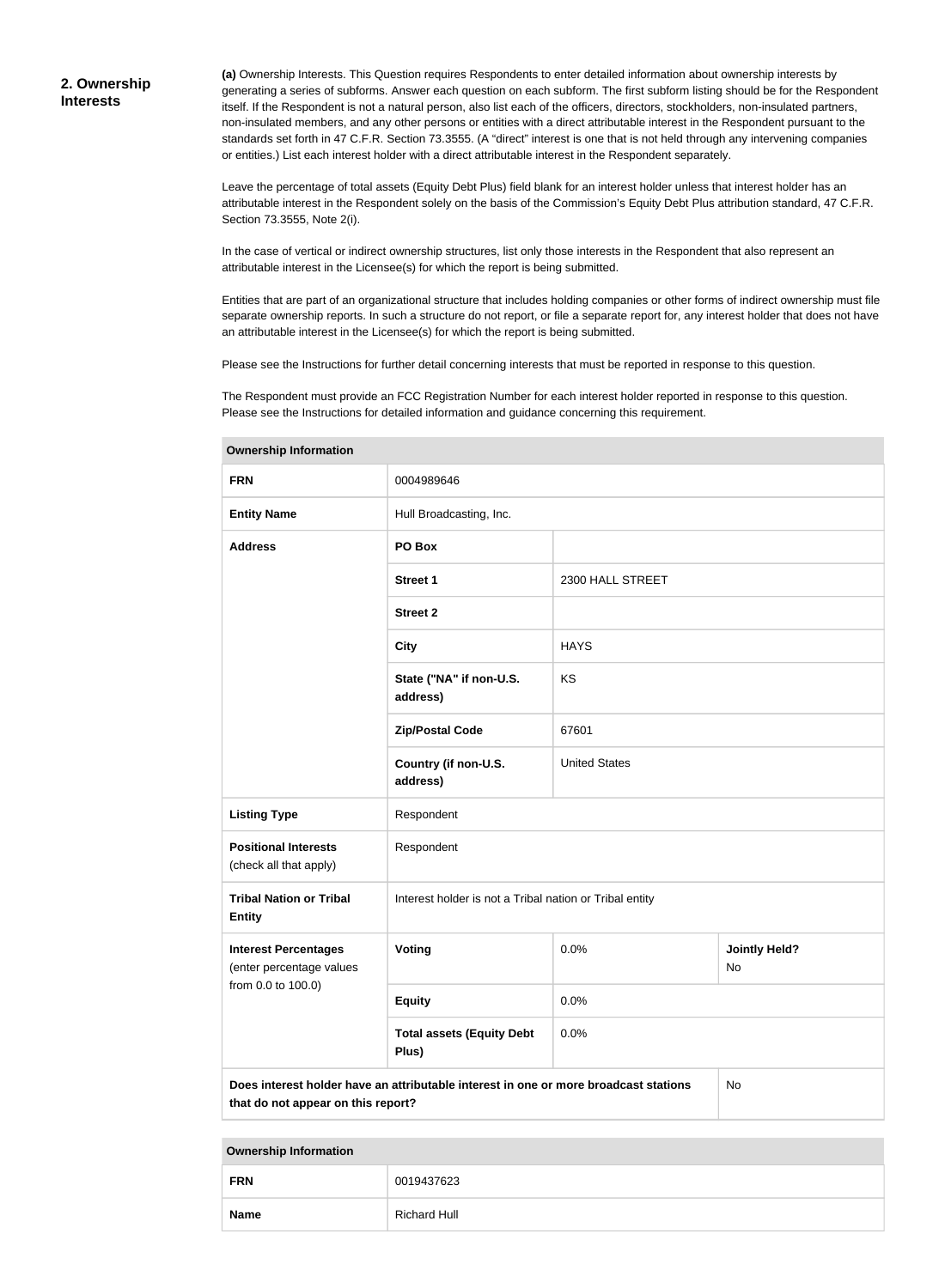| <b>Address</b>                                                                                                                   | PO Box                                    |                        |                            |  |
|----------------------------------------------------------------------------------------------------------------------------------|-------------------------------------------|------------------------|----------------------------|--|
|                                                                                                                                  | <b>Street 1</b>                           | 25025 S. LAKEWAY DRIVE |                            |  |
|                                                                                                                                  | <b>Street 2</b>                           |                        |                            |  |
|                                                                                                                                  | <b>City</b>                               | <b>SUN LAKES</b>       |                            |  |
|                                                                                                                                  | State ("NA" if non-U.S.<br>address)       | AZ                     |                            |  |
|                                                                                                                                  | <b>Zip/Postal Code</b>                    | 85248                  |                            |  |
|                                                                                                                                  | Country (if non-U.S.<br>address)          | <b>United States</b>   |                            |  |
| <b>Listing Type</b>                                                                                                              | Other Interest Holder                     |                        |                            |  |
| <b>Positional Interests</b><br>(check all that apply)                                                                            | Officer, Director, Stockholder            |                        |                            |  |
| Citizenship, Gender,                                                                                                             | <b>Citizenship</b>                        | <b>US</b>              |                            |  |
| <b>Ethnicity, and Race</b><br><b>Information (Natural</b>                                                                        | Gender                                    | Male                   |                            |  |
| Persons Only)                                                                                                                    | <b>Ethnicity</b>                          | Not Hispanic or Latino |                            |  |
|                                                                                                                                  | Race                                      | White                  |                            |  |
| <b>Interest Percentages</b><br>(enter percentage values                                                                          | Voting                                    | 50.0%                  | <b>Jointly Held?</b><br>No |  |
| from 0.0 to 100.0)                                                                                                               | <b>Equity</b>                             | 50.0%                  |                            |  |
|                                                                                                                                  | <b>Total assets (Equity Debt</b><br>Plus) | 0.0%                   |                            |  |
| Does interest holder have an attributable interest in one or more broadcast stations<br>No<br>that do not appear on this report? |                                           |                        |                            |  |

#### **Ownership Information**

| <b>FRN</b>                                                                        | 0019437615                          |                        |
|-----------------------------------------------------------------------------------|-------------------------------------|------------------------|
| <b>Name</b>                                                                       | Sharon Hull                         |                        |
| <b>Address</b>                                                                    | PO Box                              |                        |
|                                                                                   | <b>Street 1</b>                     | 25025 S. LAKEWAY DRIVE |
|                                                                                   | <b>Street 2</b>                     |                        |
|                                                                                   | <b>City</b>                         | <b>SUN LAKES</b>       |
|                                                                                   | State ("NA" if non-U.S.<br>address) | AZ                     |
|                                                                                   | <b>Zip/Postal Code</b>              | 85248                  |
|                                                                                   | Country (if non-U.S.<br>address)    | <b>United States</b>   |
| <b>Listing Type</b>                                                               | Other Interest Holder               |                        |
| <b>Positional Interests</b><br>(check all that apply)                             | Officer, Director                   |                        |
| Citizenship, Gender,<br><b>Ethnicity, and Race</b><br><b>Information (Natural</b> | Citizenship                         | <b>US</b>              |
|                                                                                   | Gender                              | Female                 |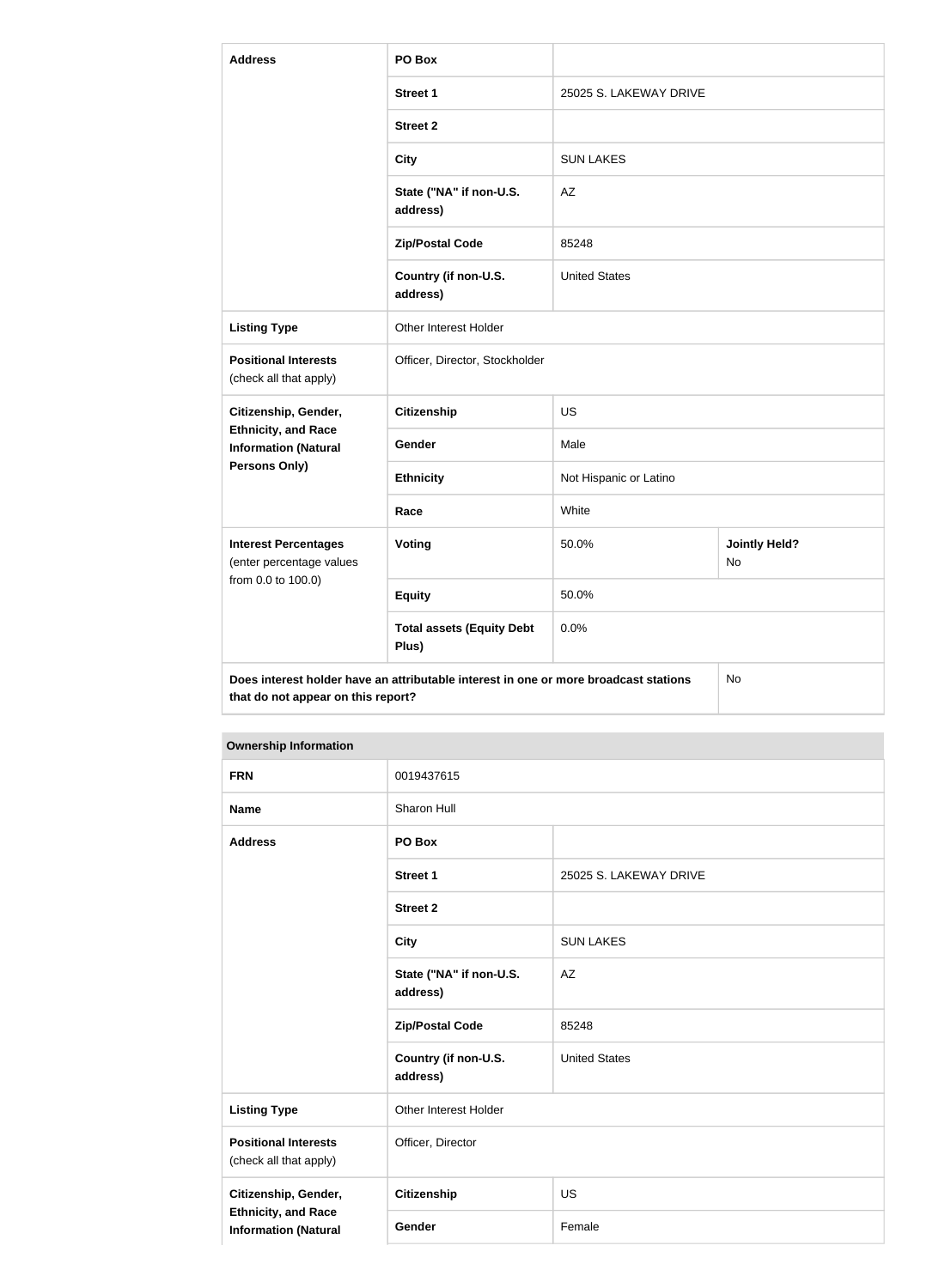| Persons Only)                                                                                                                                                                                                                                                                                                                                                                                                                                                                                                                                                                                                                                                                                                                                                                                                                                                                                                                                                                                                                                                                                                                                                                                                                                                                                                                                                                                                                                                                        | <b>Ethnicity</b>                                                                                                                                    | Not Hispanic or Latino |                                   |
|--------------------------------------------------------------------------------------------------------------------------------------------------------------------------------------------------------------------------------------------------------------------------------------------------------------------------------------------------------------------------------------------------------------------------------------------------------------------------------------------------------------------------------------------------------------------------------------------------------------------------------------------------------------------------------------------------------------------------------------------------------------------------------------------------------------------------------------------------------------------------------------------------------------------------------------------------------------------------------------------------------------------------------------------------------------------------------------------------------------------------------------------------------------------------------------------------------------------------------------------------------------------------------------------------------------------------------------------------------------------------------------------------------------------------------------------------------------------------------------|-----------------------------------------------------------------------------------------------------------------------------------------------------|------------------------|-----------------------------------|
|                                                                                                                                                                                                                                                                                                                                                                                                                                                                                                                                                                                                                                                                                                                                                                                                                                                                                                                                                                                                                                                                                                                                                                                                                                                                                                                                                                                                                                                                                      | Race                                                                                                                                                | White                  |                                   |
| <b>Interest Percentages</b><br>(enter percentage values                                                                                                                                                                                                                                                                                                                                                                                                                                                                                                                                                                                                                                                                                                                                                                                                                                                                                                                                                                                                                                                                                                                                                                                                                                                                                                                                                                                                                              | <b>Voting</b>                                                                                                                                       | 50.0%                  | <b>Jointly Held?</b><br><b>No</b> |
| from 0.0 to 100.0)                                                                                                                                                                                                                                                                                                                                                                                                                                                                                                                                                                                                                                                                                                                                                                                                                                                                                                                                                                                                                                                                                                                                                                                                                                                                                                                                                                                                                                                                   | <b>Equity</b>                                                                                                                                       | 50.0%                  |                                   |
|                                                                                                                                                                                                                                                                                                                                                                                                                                                                                                                                                                                                                                                                                                                                                                                                                                                                                                                                                                                                                                                                                                                                                                                                                                                                                                                                                                                                                                                                                      | <b>Total assets (Equity Debt</b><br>Plus)                                                                                                           | 0.0%                   |                                   |
| that do not appear on this report?                                                                                                                                                                                                                                                                                                                                                                                                                                                                                                                                                                                                                                                                                                                                                                                                                                                                                                                                                                                                                                                                                                                                                                                                                                                                                                                                                                                                                                                   | Does interest holder have an attributable interest in one or more broadcast stations                                                                |                        | No                                |
|                                                                                                                                                                                                                                                                                                                                                                                                                                                                                                                                                                                                                                                                                                                                                                                                                                                                                                                                                                                                                                                                                                                                                                                                                                                                                                                                                                                                                                                                                      | (b) Respondent certifies that any interests, including equity, financial, or voting<br>interests, not reported in this filing are non-attributable. |                        | Yes                               |
| If "No," submit as an exhibit an explanation.<br>(c) Does the Respondent or any reported interest holder<br>hold an attributable interest in any newspaper entities in<br>the same market as any station for which this report is<br>filed, as defined in 47 C.F.R. Section 73.3555?<br>If "Yes," provide information describing the interest(s), using<br>EITHER the subform OR the spreadsheet option below.<br>Respondents with a large number (50 or more) of entries to<br>submit should use the spreadsheet option.<br>NOTE: Spreadsheets must be submitted in a special XML<br>Spreadsheet format with the appropriate structure that is<br>specified in the documentation. For instructions on how to<br>use the spreadsheet option to complete this question<br>(including templates to start with), please Click Here.<br>If using the subform, leave the percentage of total assets<br>(Equity Debt Plus) field blank for an interest holder unless<br>that interest holder has an attributable interest in the<br>newspaper entity solely on the basis of the Commission's<br>Equity Debt Plus attribution standard, 47 C.F.R. Section<br>73.3555, Note 2(i). If using an XML Spreadsheet, enter "NA"<br>into the percentage of total assets (Equity Debt Plus) field<br>for an interest holder unless that interest holder has an<br>attributable interest in the newspaper entity solely on the<br>basis of the Commission's Equity Debt Plus attribution<br>standard. |                                                                                                                                                     | <b>No</b>              |                                   |
| for each interest holder reported in response to this<br>and guidance concerning this requirement.                                                                                                                                                                                                                                                                                                                                                                                                                                                                                                                                                                                                                                                                                                                                                                                                                                                                                                                                                                                                                                                                                                                                                                                                                                                                                                                                                                                   | The Respondent must provide an FCC Registration Number<br>question. Please see the Instructions for detailed information                            |                        |                                   |

**(d) Are any of the individuals listed as an attributable interest holder in the Respondent married to each other or related to each other as parentchild or as siblings?** Yes

If "Yes," provide the following information for each such the relationship.

#### **Family Relationships**

|--|